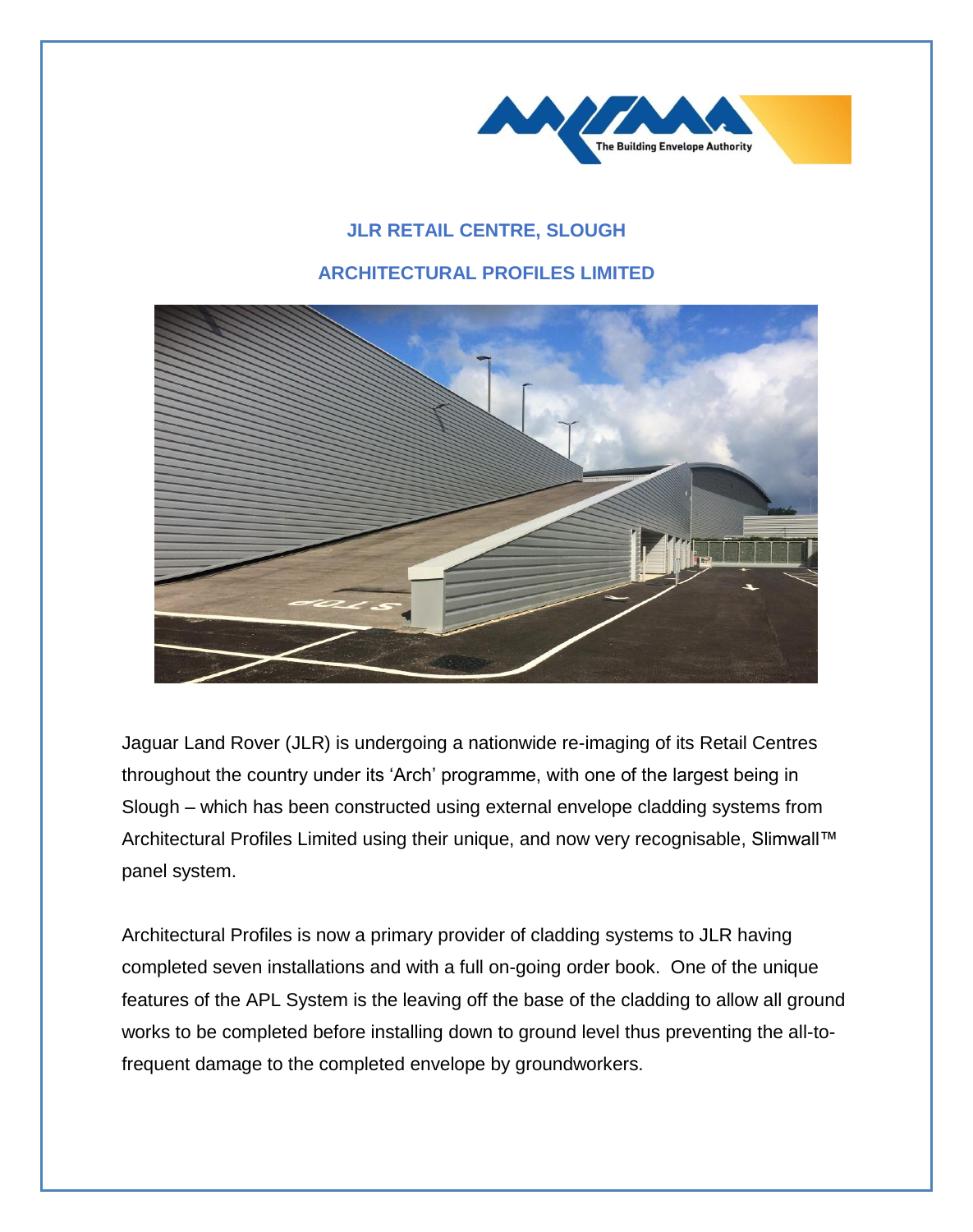The architects for this project were SRA for Stratstone and Langley Hall for Segro.



Just like the JLR range of prestige vehicles, the Retail Centres are now being designed to the same level of engineering precision, where cladding panel lines need to precisely align with glazing, flooring and apertures of all types both internal and external, requiring an equal level of precision from APL in the manufacture of the panels. The showroom picture above clearly illustrates this precision.

Safety is built in. The Alucobond FR mineral filled ACM panels are non-combustible, fire tested to BS 8414 and compliant with Building Regulations guidance document BR135. Under the APL 'Cladsafe™' banner, all APL systems use non-combustible insulation whether they be for single story or higher constructions.



**www.archprof.co.uk**